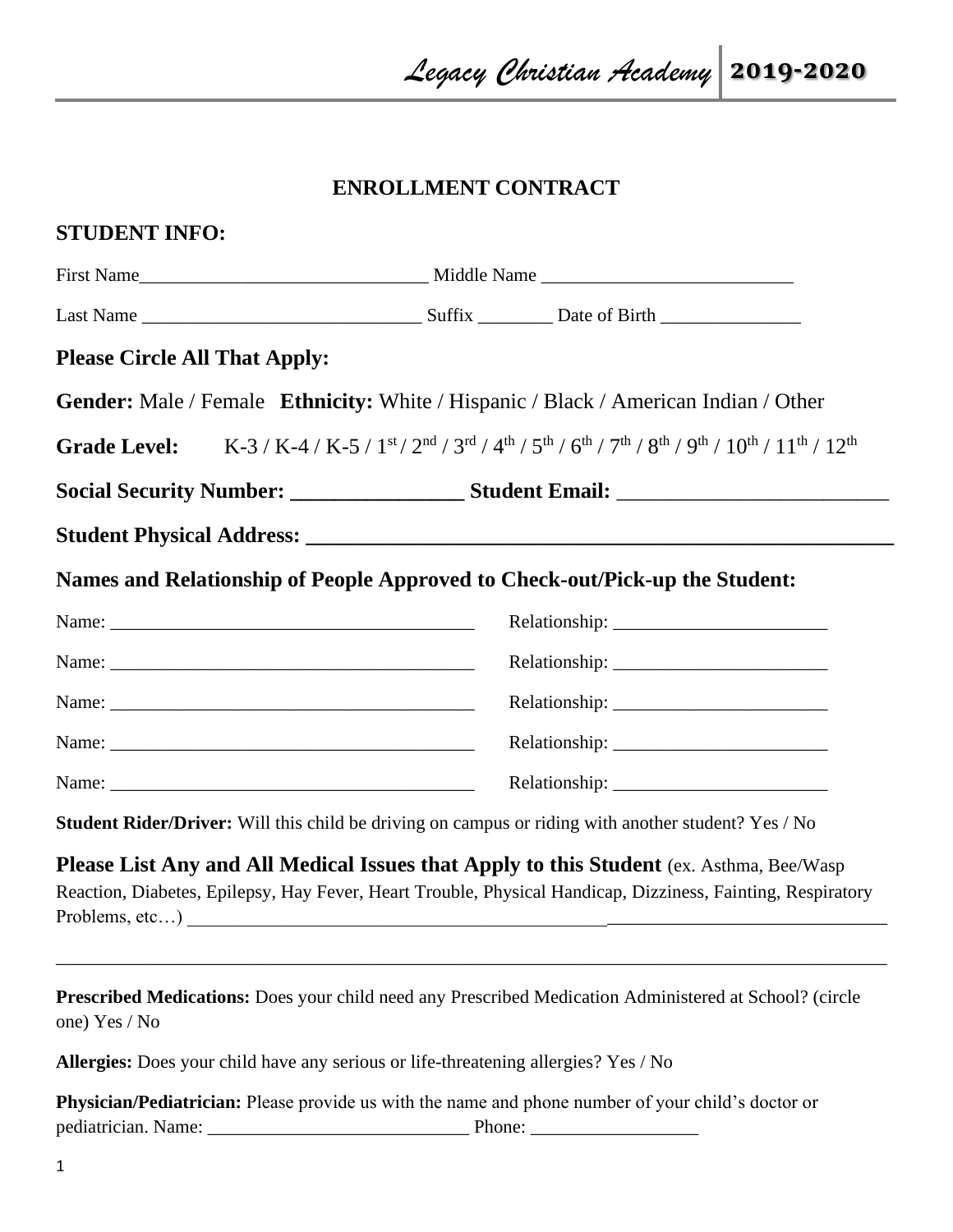| <b>Emergency Contacts:</b> Please provide us with the name and number of three emergency contacts for your child. |                                                                                                                                                                                                                                                                                                                                                                                                         |
|-------------------------------------------------------------------------------------------------------------------|---------------------------------------------------------------------------------------------------------------------------------------------------------------------------------------------------------------------------------------------------------------------------------------------------------------------------------------------------------------------------------------------------------|
|                                                                                                                   |                                                                                                                                                                                                                                                                                                                                                                                                         |
|                                                                                                                   |                                                                                                                                                                                                                                                                                                                                                                                                         |
|                                                                                                                   |                                                                                                                                                                                                                                                                                                                                                                                                         |
| <b>PARENT/GUARDIAN INFO:</b> (Custodial Parent/Guardian, if shared custody please indicate.)                      |                                                                                                                                                                                                                                                                                                                                                                                                         |
|                                                                                                                   |                                                                                                                                                                                                                                                                                                                                                                                                         |
|                                                                                                                   | Phone (Home): $\frac{1}{2}$                                                                                                                                                                                                                                                                                                                                                                             |
| Phone (Cell):                                                                                                     | Phone (Work):                                                                                                                                                                                                                                                                                                                                                                                           |
|                                                                                                                   |                                                                                                                                                                                                                                                                                                                                                                                                         |
|                                                                                                                   |                                                                                                                                                                                                                                                                                                                                                                                                         |
|                                                                                                                   |                                                                                                                                                                                                                                                                                                                                                                                                         |
| Custody: Sole / Shared / Not Applicable Responsible for Payment? Yes / No Access to Schoolworx Yes / No           |                                                                                                                                                                                                                                                                                                                                                                                                         |
|                                                                                                                   |                                                                                                                                                                                                                                                                                                                                                                                                         |
|                                                                                                                   | Phone (Home): $\frac{1}{2}$                                                                                                                                                                                                                                                                                                                                                                             |
|                                                                                                                   | Phone (Work): $\frac{1}{\sqrt{1-\frac{1}{2}}\sqrt{1-\frac{1}{2}}\sqrt{1-\frac{1}{2}}\sqrt{1-\frac{1}{2}}\sqrt{1-\frac{1}{2}}\sqrt{1-\frac{1}{2}}\sqrt{1-\frac{1}{2}}\sqrt{1-\frac{1}{2}}\sqrt{1-\frac{1}{2}}\sqrt{1-\frac{1}{2}}\sqrt{1-\frac{1}{2}}\sqrt{1-\frac{1}{2}}\sqrt{1-\frac{1}{2}}\sqrt{1-\frac{1}{2}}\sqrt{1-\frac{1}{2}}\sqrt{1-\frac{1}{2}}\sqrt{1-\frac{1}{2}}\sqrt{1-\frac{1}{2}}\sqrt{$ |
|                                                                                                                   |                                                                                                                                                                                                                                                                                                                                                                                                         |
|                                                                                                                   |                                                                                                                                                                                                                                                                                                                                                                                                         |
|                                                                                                                   |                                                                                                                                                                                                                                                                                                                                                                                                         |

**Custody:** Sole / Shared / Not Applicable **Responsible for Payment?** Yes / No **Access to Schoolworx** Yes /No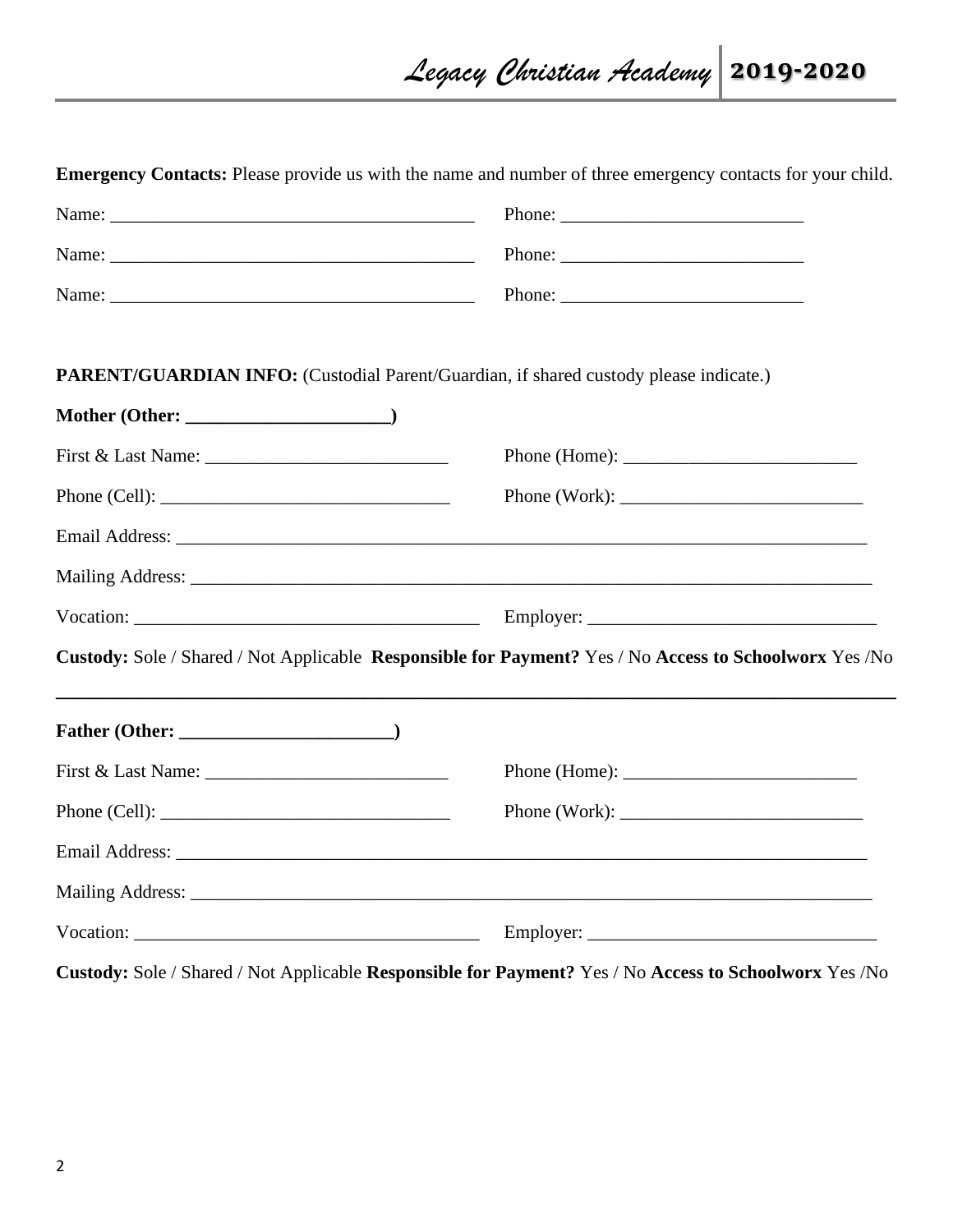**I hereby wish to enroll my child into the**  $q$  **rade class of Legacy Christian Academy for the 2019-2020 school year and further agree to and will abide by the following terms and conditions of enrollment:**

**1. The tuition fee schedule for the 2019-2020 school year will be as follows:**

| <b>GRADE:</b>          | <b>TUITION</b>                                                                  | <b>REGISTRATION FEE:</b><br>(Yearly, non-refundable fee includes book fees, student insurance,<br>technology fees, etc                                                                                                                                                                                                                                                                                                                                                                                                                        |  |
|------------------------|---------------------------------------------------------------------------------|-----------------------------------------------------------------------------------------------------------------------------------------------------------------------------------------------------------------------------------------------------------------------------------------------------------------------------------------------------------------------------------------------------------------------------------------------------------------------------------------------------------------------------------------------|--|
| $K3 - 8$ <sup>th</sup> | (1 <sup>st</sup> Child)<br>\$2,640<br>(\$220.00/month June 1)<br>through May1)  | \$400 with this signed agreement<br>\$200 with this signed agreement and \$200 due May $31^{st} = $400$                                                                                                                                                                                                                                                                                                                                                                                                                                       |  |
| $9^{th} - 12^{th}$     | (1 <sup>st</sup> Child)<br>\$2,760<br>(\$230.00/month June 1)<br>through May 1) | There is a \$35.00 Testing Fee for any NEW students applying to LCA<br>Any student taking Biology I or Biology II will be required to pay an<br>additional fee of \$25.00 PER SEMESTER to cover dissection and consumable<br>lab materials. (Student/Parent will be notified once the student schedule is<br>complete).<br>Please pay Registration Fees with a separate check.<br>(Registration fees are non-refundable and must be paid in full by May 31st)<br>There is a \$100.00 withdrawal fee for student withdrawn during school year. |  |
|                        |                                                                                 | A Sibling Discount of 10% per additional sibling will be applied to overall Tuition Cost                                                                                                                                                                                                                                                                                                                                                                                                                                                      |  |
| Office use only:       | Payment                                                                         | Cash/Chk#                                                                                                                                                                                                                                                                                                                                                                                                                                                                                                                                     |  |
|                        | Payment                                                                         | Cash/Chk#                                                                                                                                                                                                                                                                                                                                                                                                                                                                                                                                     |  |
|                        | <b>Payment</b>                                                                  | Cash/Chk#                                                                                                                                                                                                                                                                                                                                                                                                                                                                                                                                     |  |

**The Tuition Fee shall be paid in full by registration, or in twelve (12) equal installments, June through May. All tuition must be paid in full on or before May 18, 2020. A late fee of \$15.00 shall automatically apply to the outstanding balance after the installment payment deadline of the tenth of each month. Any payments required pursuant to this Agreement that are not made in a timely fashion will result in the student's being dismissed from school until the delinquency is cured. ACCOUNTS NOT PAID BY THE END OF THE MONTH WILL RESULT IN DISMISSAL FROM CLASS UNTIL THE ACCOUNT IS MADE CURRENT.** 

**2. The enrollment shall be binding upon the parent(s) for the full tuition fee at date of execution. A student entering Legacy Christian Academy after October 31, 2019, shall pay a tuition fee based on a proration of the total 2019-2020 fee, plus the registration fees.** 

- **Registration must be paid in full by May 31st to guarantee students' position in class.**
- **Please note registration or tuition on check.**
- **There is a \$25.00 returned check fee.**

**Legacy Christian Academy reserves the right to suspend, expel, or exert appropriate disciplinary action related to the student as deemed necessary.** 

**Legacy Christian Academy does not discriminate with regard to race, color, religion, ethnic origin, or gender.**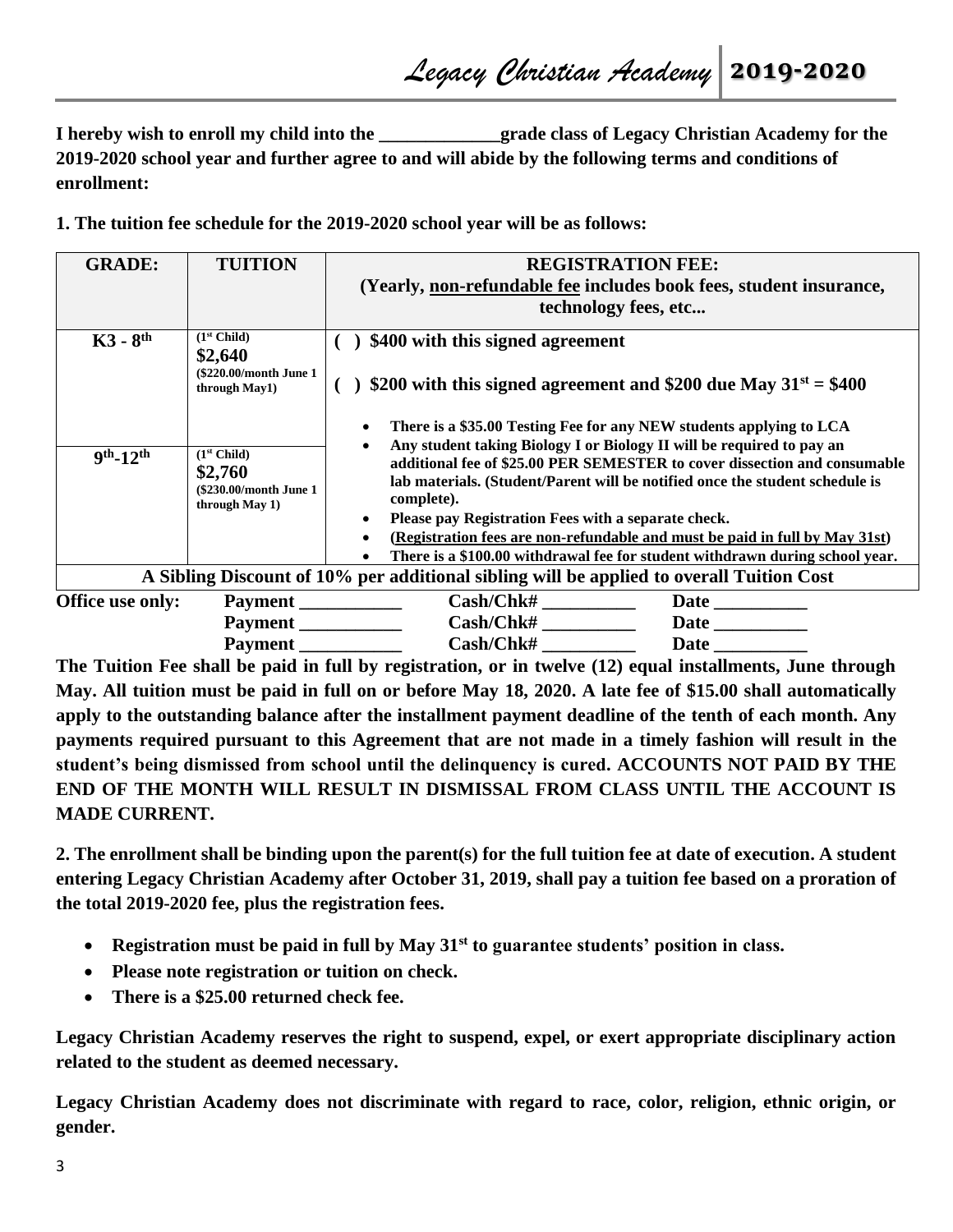**This Contract is contingent upon the student's academic, social, and behavioral progress and is not binding on the Academy in the event the school does not invite the student to return or dismisses the student during the school year.** 

**The Board of Directors shall set forth the by-laws, rules and regulations, and operating policies of Legacy Christian Academy and all decisions by the Board of Directors shall be final.** 

**I have read and accept the terms and conditions set forth in the Enrollment Contract and agree to full compliance of this binding agreement. No transcripts or report cards of any kind will be transferred until all financial obligations have been met.**

| <b>SIGNATURE OF PARENT/ GUARDIAN</b><br>Date |  |
|----------------------------------------------|--|
|----------------------------------------------|--|

## **SIGNATURE OF PERSON(S) RESPONSIBLE FOR TUITION PAYMENTS**

| *Signature must be witnessed*                                                                              |  |         |          |                   |
|------------------------------------------------------------------------------------------------------------|--|---------|----------|-------------------|
| <b>PICTURE CONSENT: Circle all that you give consent for:</b>                                              |  | Website | Facebook | <b>Commercial</b> |
| Dleage with ony other nextinent information that you feel that we ghould lynew necessiting your abild. (ay |  |         |          |                   |

**Please write any other pertinent information that you feel that we should know regarding your child**: (ex. Learning Disabilities, Behavioral, Social or Psychological Issues, etc…)

**\_\_\_\_\_\_\_\_\_\_\_\_\_\_\_\_\_\_\_\_\_\_\_\_\_\_\_\_\_\_\_\_\_\_\_\_\_\_\_\_\_\_\_\_\_\_\_\_\_\_\_\_\_\_\_\_\_\_\_\_\_\_\_\_\_\_\_\_\_\_\_\_\_\_\_\_\_\_\_\_\_\_\_\_\_\_\_\_\_\_**

**\_\_\_\_\_\_\_\_\_\_\_\_\_\_\_\_\_\_\_\_\_\_\_\_\_\_\_\_\_\_\_\_\_\_\_\_\_\_\_\_\_\_\_\_\_\_\_\_\_\_\_\_\_\_\_\_\_\_\_\_\_\_\_\_\_\_\_\_\_\_\_\_\_\_\_\_\_**

**\_\_\_\_\_\_\_\_\_\_\_\_\_\_\_\_\_\_\_\_\_\_\_\_\_\_\_\_\_\_\_\_\_\_\_\_\_\_\_\_\_\_\_\_\_\_\_\_\_\_\_\_\_\_\_\_\_\_\_\_\_\_\_\_\_\_\_\_\_\_\_\_\_\_\_\_\_**

**\_\_\_\_\_\_\_\_\_\_\_\_\_\_\_\_\_\_\_\_\_\_\_\_\_\_\_\_\_\_\_\_\_\_\_\_\_\_\_\_\_\_\_\_\_\_\_\_\_\_\_\_\_\_\_\_\_\_\_\_\_\_\_\_\_\_\_\_\_\_\_\_\_\_\_\_\_**